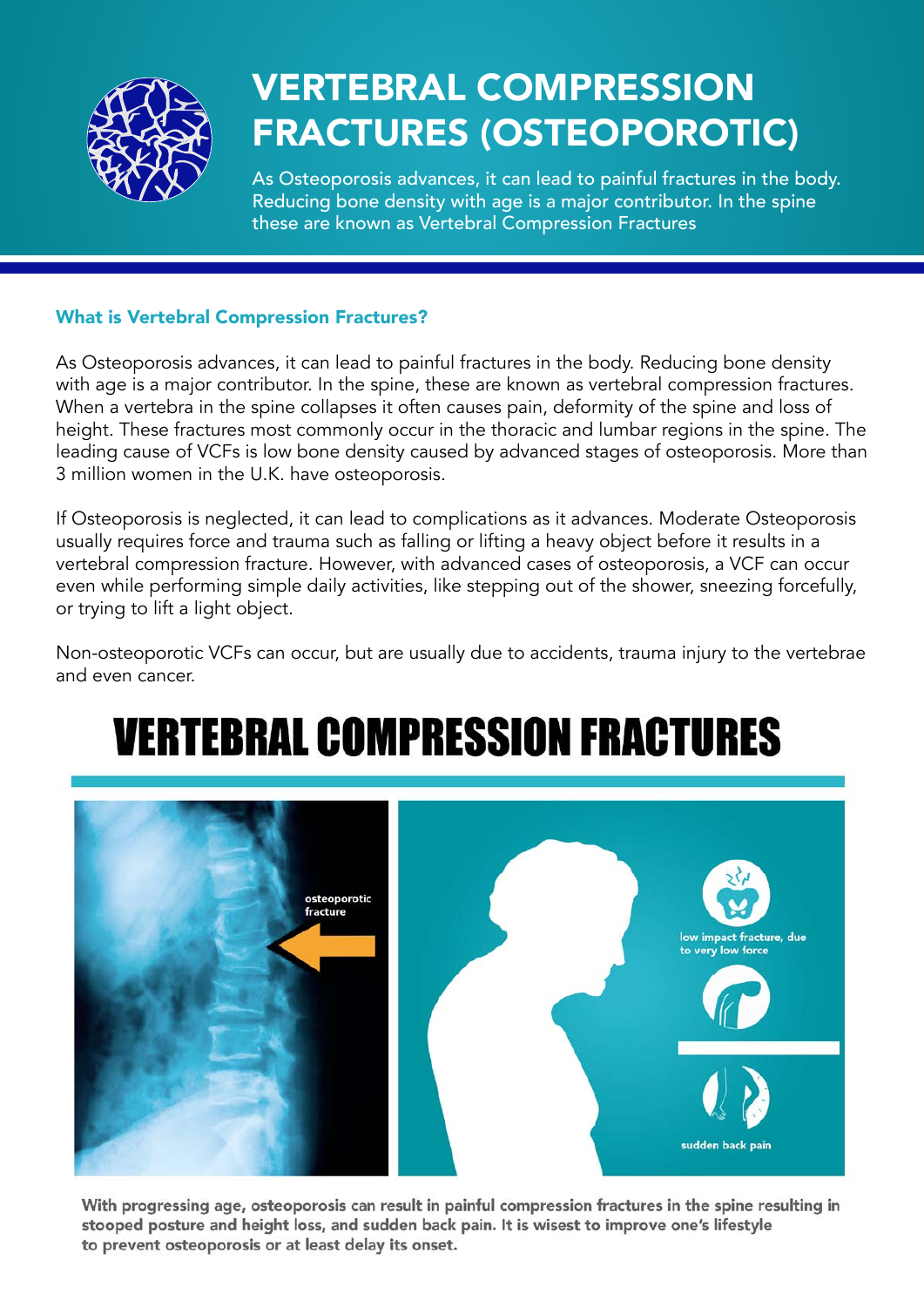### How common are Vertebral Compression Fractures?

VCFs are quite common fractures in patients with osteoporosis. According to the NHS, approximately 3 million people in the UK are believed to suffer from osteoporosis. Statistics indicate that there are over 230,000 fragility fractures in the UK each year as a result, many of these being VCFs. Patients who have had one osteoporotic VCF are sadly at five times the risk of sustaining a second VCF. Sometimes, a VCF can be present with either minor symptoms or no symptoms, but the risk still exists for additional VCFs to occur. It is estimated that 25% of all postmenopausal women will suffer osteoporotic VCFs. The occurrence of VCFs steadily increases with advancing osteoporosis. It is estimated that 40% of women aged 80 and older are affected. It is important to note that though VCFs are more common in women, they are also a major health concern for older men after 60 men as they may also suffer from osteoporosis.

With progressing age, osteoporosis can result in painful compression fractures in the spine resulting in stooped posture and height loss, and sudden back pain. It is best to improve one's lifestyle to prevent osteoporosis or at least delay its onset.

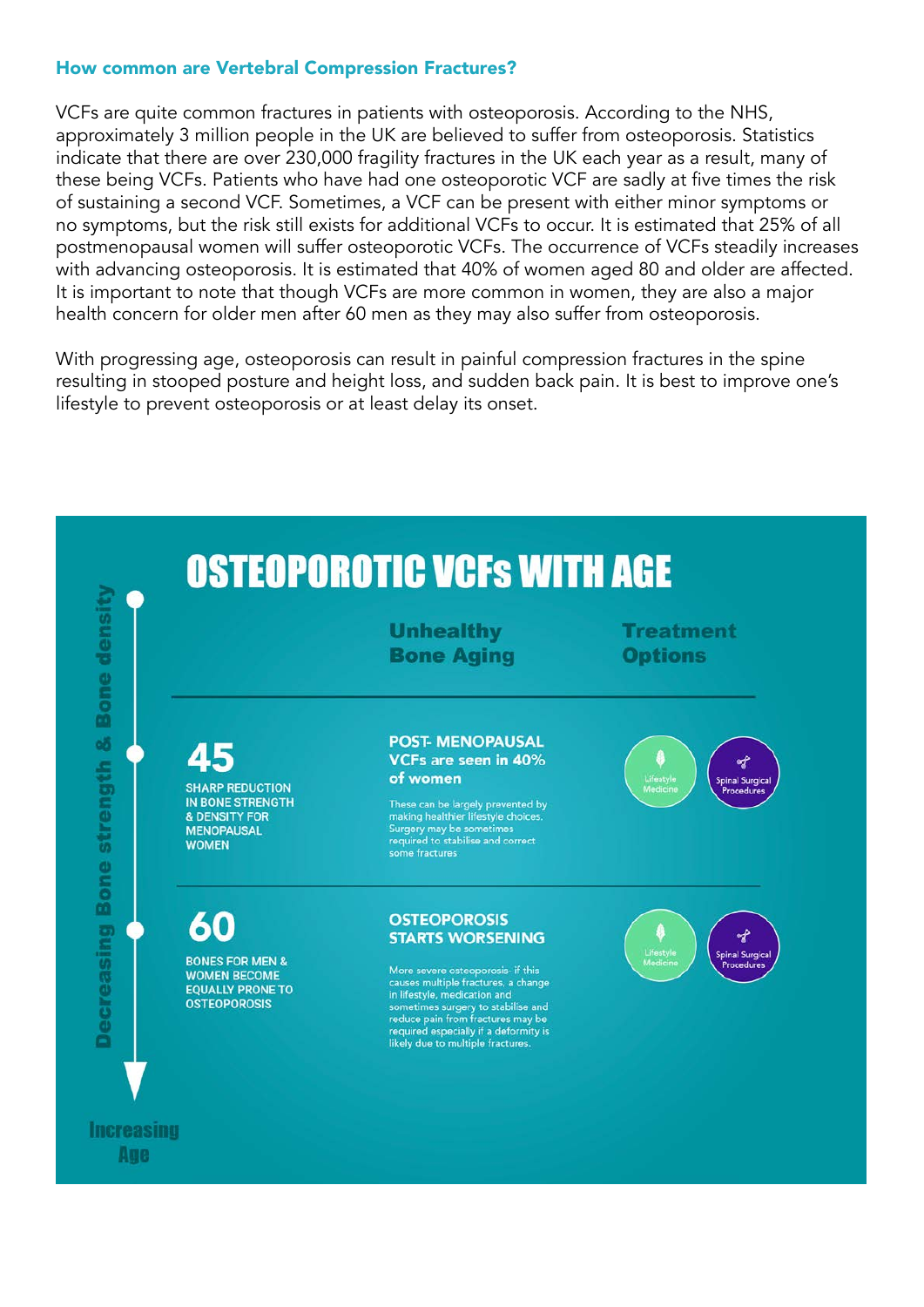### What are the typical symptoms of VCF?

Clinical symptoms of VCFs can include any or a combination of the following:

- Sudden excruciating back pain
- Increasing pain intensity if standing or while walking
- Decreased pain intensity while lying on the back
- Reduced spinal mobility
- Decrease in height
- Eventual deformity and disability

### How Does One Reach A Diagnosis Of VCF?

Ideally, it is best that one goes to an orthopaedic to have their spine examined before embarking on any diagnosis. They will offer the best way forward, depending up on the condition of the patient. I may recommend certain diagnostic tests to confirm the presence of a vertebral compression fracture. I would do this after conducting a physical examination and taking a detailed clinical history, including risk factors and any other reports if available. It is important to note that osteoporotic VCFs often present no symptoms and can occur without warning. I may suggest x-rays, computed tomography (C.T.) or a magnetic resonance imaging (MRI) to confirm the diagnosis of a VCF. This would help to predict the prognosis and determine the best treatment option for you going forward.

### **VCF Diagnosis seen** in a MRI

The vertebra in the circle is a case of a vertebral compression fracture, where the bone is broken in several places, as a result of osteoporosis.



Often an MRI scan is the best way to reach a diagnosis because it tells us which of the fractures are fresh and which ones are old and healed. Bone marrow oedema is best seen on a STIR sequence. It also gives us an idea about whether the fracture is treatable by surgery (see Balloon kyphoplasty).